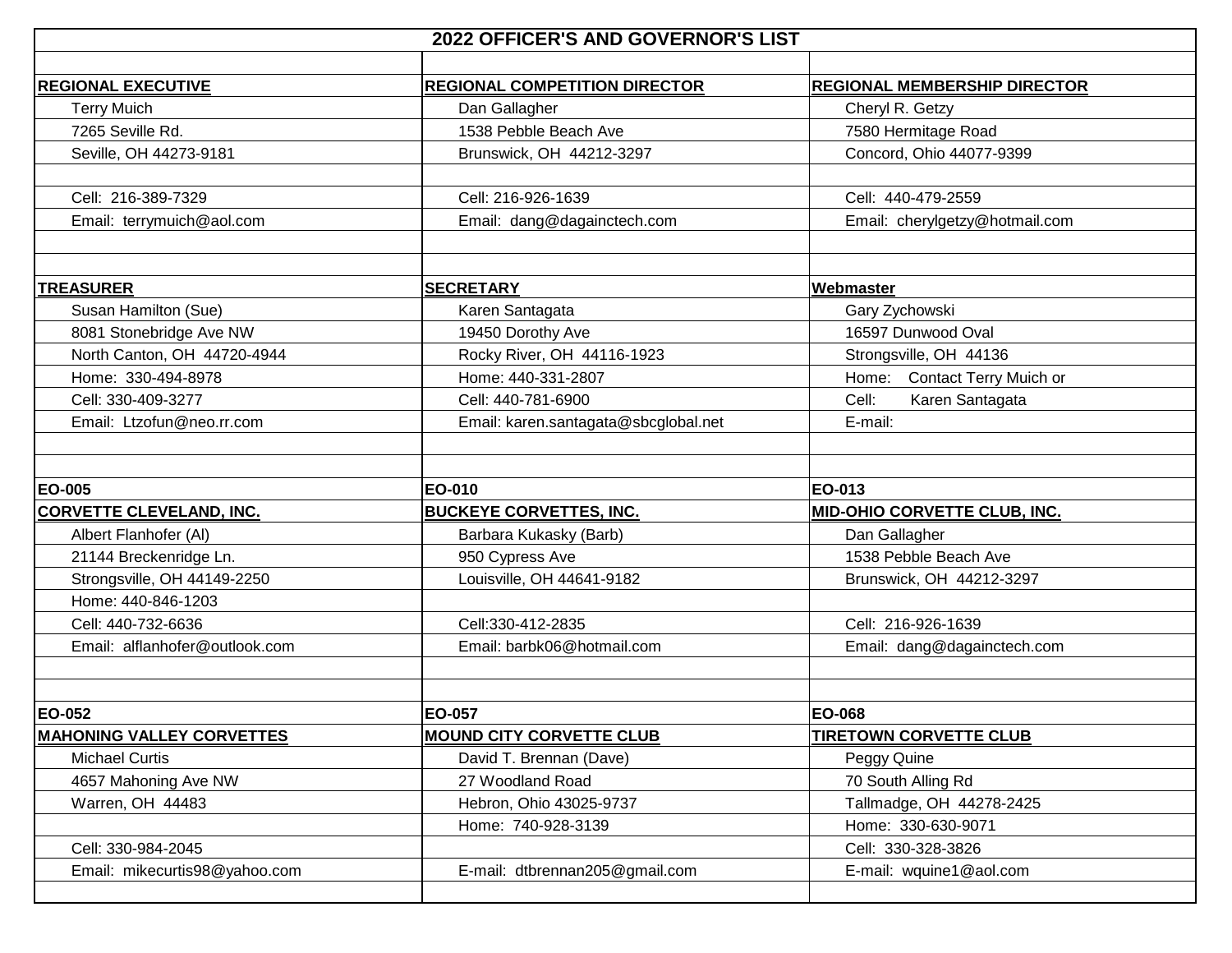| EO-083                           | EO-096                             | EO-104                                        |
|----------------------------------|------------------------------------|-----------------------------------------------|
| LAKE SHORE CORVETTES, INC.       | <b>NORTH EAST OHIO VETTE CLUB</b>  | FUN CENTER CORVETTE CLUB, INC.                |
| Robert Niznick (Bob)             | <b>TR Aldrich</b>                  | <b>Mickey Ouellette</b>                       |
| 6008 Ralston Dr                  | 4507 West Prospect                 | 157 Creston Road                              |
| Parma, OH 44129-5954             | Mantua, OH 44255-9409              | Ontario, OH 44906-2208                        |
| Home:                            | Home: 330-274-8649                 | Home: 419-529-2423                            |
| Cell: 330-208-3739               | Cell: 330-388-9555                 | Cell: 419-610-1175                            |
| Email: cruisingbob@cox.net       | Email: aldrich.t@sbcglobal.net     | Email: Aurel157@embarqmail.com                |
|                                  |                                    |                                               |
| EO-116                           | EO-223                             | <b>EO-257</b>                                 |
| <b>MEDINA CORVETTE CLUB</b>      | KANAWHA VALLEY CORVETTE CLUB, INC. | <b>COMPETITION CORVETTE ASSOCIATION, INC.</b> |
| <b>Tom Steinke</b>               | <b>Charles Stephens (Chuck)</b>    | <b>Sharon Burk</b>                            |
| 1140 Glencove Commons            | 54521 State Route 681              | 7336 Players Club Dr                          |
| Brunswick, OH 44212-2591         | Reedsville, OH 45772-9073          | Concord, OH 44077                             |
| Home: 330-220-9849               | Home: 740-378-6398                 |                                               |
| Cell: 216-288-2802               | Cell: 304-488-7316                 | Cell: 440-413-8798                            |
| Email: tbs@foundationsoft.com    | E-mail: stephecr2@windstream.net   | Email: sharonburk2001@yahoo.com               |
|                                  |                                    |                                               |
|                                  |                                    |                                               |
| EO-258                           |                                    |                                               |
| <b>CORVETTE CANTON, INC.</b>     |                                    |                                               |
| Mark D. Thurin                   |                                    |                                               |
| 2125 Edmar Street                |                                    |                                               |
| Louisville, OH 44641-2742        |                                    |                                               |
| Home: 330-875-4959               |                                    |                                               |
| Cell: 330-704-0522               |                                    |                                               |
| E-mail: markthurin@sbcglobal.net |                                    |                                               |
|                                  |                                    |                                               |
|                                  |                                    |                                               |
|                                  |                                    |                                               |
|                                  |                                    |                                               |
|                                  |                                    |                                               |
|                                  |                                    |                                               |
|                                  |                                    |                                               |